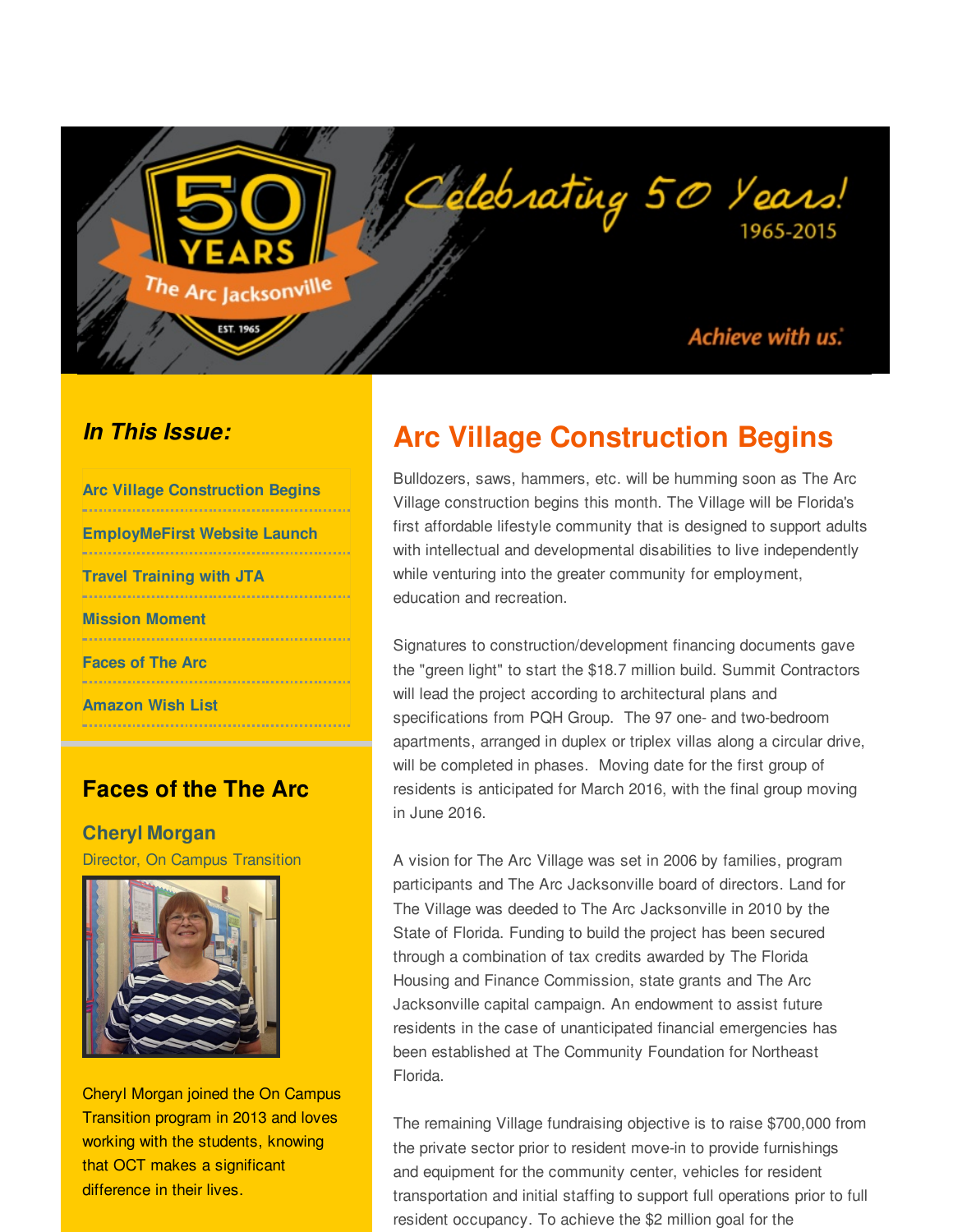Before coming to The Arc Jacksonville, Cheryl spent a few years as a middle school special educator. It was during her doctoral studies at the University of Florida that she learned about post-secondary education programs for young adults.

Cheryl hopes that within the next year the OCT program will "continue to stay on the cutting edge of post-secondary education for adults with intellectual disabilities," she said. Her goals are "to expand our UNF class options and internship opportunities."

When Cheryl isn't working, she's spending time with family and friends, reading, going to the beach or traveling.

**Because of The Arc...**I am making a difference in the lives of young adults and I have my dream job.

## **Amazon Wish List**

The Arc Jacksonville's programs are always in need of items to enhance daily [activities.](http://r20.rs6.net/tn.jsp?f=001y1ltD-1ldJDzDiVwNHG-Es5HooYJqU2RTJRjSvwn_LiyjeQXwVNZuHyBiwb4UAcTqm_qo_31JdhJA6XlImAfM37CeoBN_P8heJMjaxmLW5-n0Ot5ghG6u3IMNOaYffN4RsLfKKI3iefK5lf2UDNlSb34ojq7lDtE9T_wV-E9hlD60HSNW9wDgxNDb6EokmOEurSqu_hVnRQRUhQAiV_foVD1_vxDPWirFEg-aQAV0ClbwcbqluS03mqSyhPMSEW5A1SLYmxcXynXAi1JqCAUzBEem7wy8ZPfLubwS1LHiIqB2vFUDN3AwahrP9IRhy_UWHg5Ibpvk8_eqaorYIDf7m_bglIuwblaeGrTmeiW2DscCm_tviaxOeLk_YVQ69ShXXX3zxzSosxKJNwgVcDBg0piQlKsthZo&c=&ch=) **We have created a wish list of these items on Amazon.**

If you would like to purchase any of these items, they can be mailed to: **The Arc Jacksonville Attn: Development 1050 North Davis Street Jacksonville, FL 32209**

#### **[AmazonSmile](http://r20.rs6.net/tn.jsp?f=001y1ltD-1ldJDzDiVwNHG-Es5HooYJqU2RTJRjSvwn_LiyjeQXwVNZuPXtJySvREJkavB_6EI_jQ-HMLZPnJMproKmSeMaL-TFXysJDpKIObRdNQc6ldTDAGTWvstsAzG1aEaPQbkjkWxx7o3bORNoxGvY6ep0BEHzXSawOxIX6dXhsRtMiMKdt2NHfPgmiWZAmBFImMEjafS62LlNQK3jlIGHWvPcoBtrvboV_jyXrHjPFFUGkCHdtigiW9t4VyhP1L71mR3hSMh_TUep3SLATmpvgtG11OSHcPxfKpTqGbkaDgbrsobIA6amMHE6tM42a-22wtPu3Pz4JAPEjFXDBcvGBhqQ_woctI9xM321BZPQtaOBtbxXlAEEJSvvAUeFJZbT9XPX5zI=&c=&ch=)**

Go through AmazonSmile for all of your Amazon purchases and 0.05% is donated to The Arc Jacksonville.

Don't forget Mother's Day is coming soon. Amazon is a great place to find a gift she'll love, while also giving back to The Arc Jacksonville.

endowment fund, another \$1 million will be sought from area philanthropists and charitable foundations.

## **EmployMeFirst Website Launch**



Kelsey Adams, W&O Supply

The Arc Jacksonville recently launched our EmployMeFirst website.The website is not only a place where people with disabilities can look for jobs and post their skills, but it is also a place where employers seeking a diverse workplace can list their job opportunities and find potential employees.

**Read the full article written by the [Florida](http://r20.rs6.net/tn.jsp?f=001y1ltD-1ldJDzDiVwNHG-Es5HooYJqU2RTJRjSvwn_LiyjeQXwVNZuBHWcsKPyFfiRnxnOW-43QksX2f_PjOFC44i4-pZeFGDLRO8ruo3OMcNxoG63W8_1sxucYsPy0OeQkyZ0QBI_lpFI5_PmAyp1EKMO6qF61LXT9s0gmR46FnJj4Z1xVsjbAUJoRN1i-AfPN8O4Qp_esIwAXUs5MJNuMO4kdSlHUfKeUITgtr2btvqFRZdqyxvcUU8LRUGzf-yFUVHGTSjI3Af7bcjlnip_5ifCWyY0a0OEL4XcIWw2Bc14Tfysv6PncMsKQWAVBTqHrQR2CloGDrLjfGvF8styGG510j3b8YkHJTF4IKFkEe7o96Y_95UjhTTMcLjMGFFwBuu27CXnX9gRPzd9j_FG-68uaUqmUgQi3sEIeMUoa0QOWoY-CUVNy36kx8K8nblNe7eXlYKZQ4=&c=&ch=) Times Union**

# **Travel Training with JTA**

Our Xperience Program partnered with JTA to provide travel training to participants.

JTA travel trainer Jessica Perez worked with participants weekly to teach them how to ride public transportation independently.



Individuals were taught to read a bus schedule, access the JTA website to plan their trip and proper bus etiquette.

Xperience participants put their skills to practice by riding the bus to and from the library.

# **Mission Moment**

Students from The Arc Jacksonville's On Campus Transition Program (OCT) at The University of North Florida are interviewed for this month's Mission Moment. Our OCT program serves young adults 18 and older who have completed high school coursework. The program's key focus is on academic enhancement, career development, university life, health/personal growth, independence and community life. Students are encouraged to become selfadvocates while enjoying the college experience.